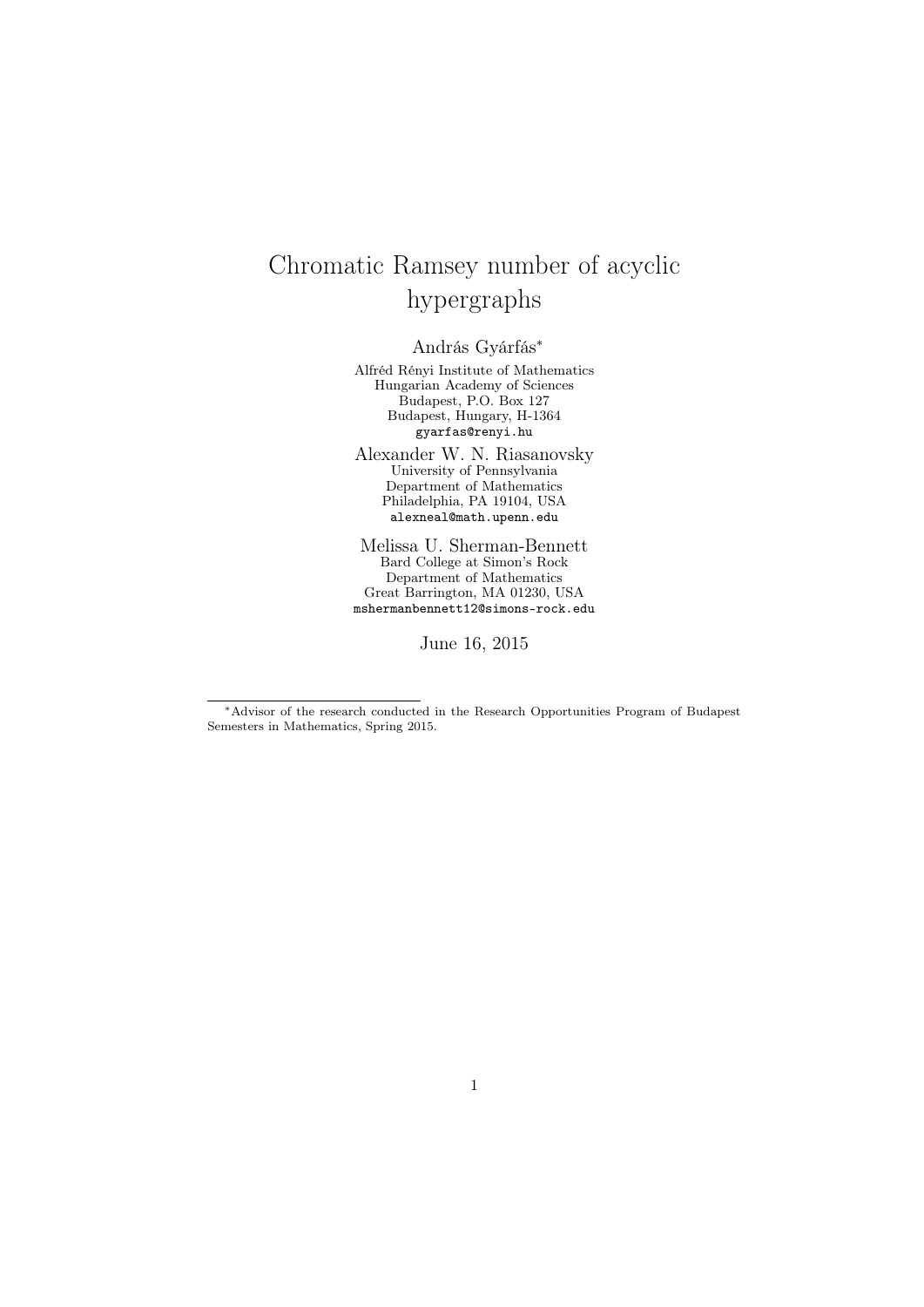#### Abstract

Suppose that *T* is an acyclic *r*-uniform hypergraph, with  $r \geq 2$ . We define the (*t*-color) chromatic Ramsey number  $\chi(T, t)$  as the smallest *m* with the following property: if the edges of any *m*-chromatic *r*-uniform hypergraph are colored with *t* colors in any manner, there is a monochromatic copy of *T*. We observe that  $\chi(T, t)$  is well defined and

$$
\left\lceil \frac{R^r(T,t) - 1}{r - 1} \right\rceil + 1 \le \chi(T,t) \le |E(T)|^t + 1
$$

where  $R^r(T, t)$  is the *t*-color Ramsey number of *H*. We give linear upper bounds for  $\chi(T, t)$  when T is a matching or star, proving that for  $r \geq$  $2, k \ge 1, t \ge 1, \chi(M_k^r, t) \le (t - 1)(k - 1) + 2k$  and  $\chi(S_k^r, t) \le t(k - 1) + 2$ where  $M_k^r$  and  $S_k^r$  are, respectively, the *r*-uniform matching and star with *k* edges.

The general bounds are improved for 3-uniform hypergraphs. We prove that  $\chi(M_k^3, 2) = 2k$ , extending a special case of Alon-Frankl-Lovász' theorem. We also prove that  $\chi(S_2^3, t) \leq t+1$ , which is sharp for  $t = 2, 3$ . This is a corollary of a more general result. We define  $H^{[1]}$  as the 1-intersection graph of *H*, whose vertices represent hyperedges and whose edges represent intersections of hyperedges in exactly one vertex. We prove that  $\chi(H) \leq \chi(H^{[1]})$  for any 3-uniform hypergraph *H* (assuming  $\chi(H^{[1]}) \geq 2$ ). The proof uses the list coloring version of Brooks' theorem.

## 1 Introduction

A hypergraph  $H = (V, E)$  is a set V of *vertices* together with a nonempty set E of subsets of *V* , which are called *edges*. In this paper, we will assume that for each  $e \in E$ ,  $|e| > 2$ . If  $|e| = r$  for each  $e \in E$ , then *H* is *r-uniform*; a 2-uniform *H* is a graph. A hypergraph *H* is *acyclic* if *H* contains no cycles (including 2-cycles which are two edges intersecting in at least two vertices). If *H* is a connected acyclic hypergraph, we say that *H* is a *tree*. In particular, a *star* is a tree in which one vertex is common to every edge. A *matching* is a hypergraph consisting of pairwise disjoint edges, with every vertex belonging to some edge. We denote by  $S_k^r$  and  $M_k^r$  the *r*-uniform *k*-edge star and matching, respectively.

For a positive integer *k*, a function  $c: V \to \{1, \ldots, k\}$  is called a *k*-coloring of *H*. A coloring *c* is *proper* if no edge of *H* is monochromatic under *c*. The chromatic number of *H*, denoted  $\chi(H)$ , is the least  $m \geq 1$  for which there exists a proper *m*-coloring of *H* and in this case, we say that *H* is *m*-chromatic. Given  $H = (V, E)$ , a partition  $\{E_1, \ldots, E_t\}$  of *E* into *t* parts is called a *t*-edge-coloring of *H*. For *r*-uniform hypergraphs  $H_1, H_2, \ldots, H_t$ , the (*t*-color) Ramsey number  $R^r(H_1, H_2, \ldots, H_t)$  is the smallest integer *n* for which the following is true: under any *t*-edge-coloring of the complete *r*-uniform hypergraph  $K_n^r$ , there is a monochromatic copy of  $H_i$  in color *i* for some  $i \in \{1, 2, \ldots, t\}$ . When all  $H_i = H$ we use the notation  $R^r(H,t)$ .

Bialostocki and the senior author of this paper extended two well-known results in Ramsey theory from complete host graph *K<sup>n</sup>* to arbitrary *n*-chromatic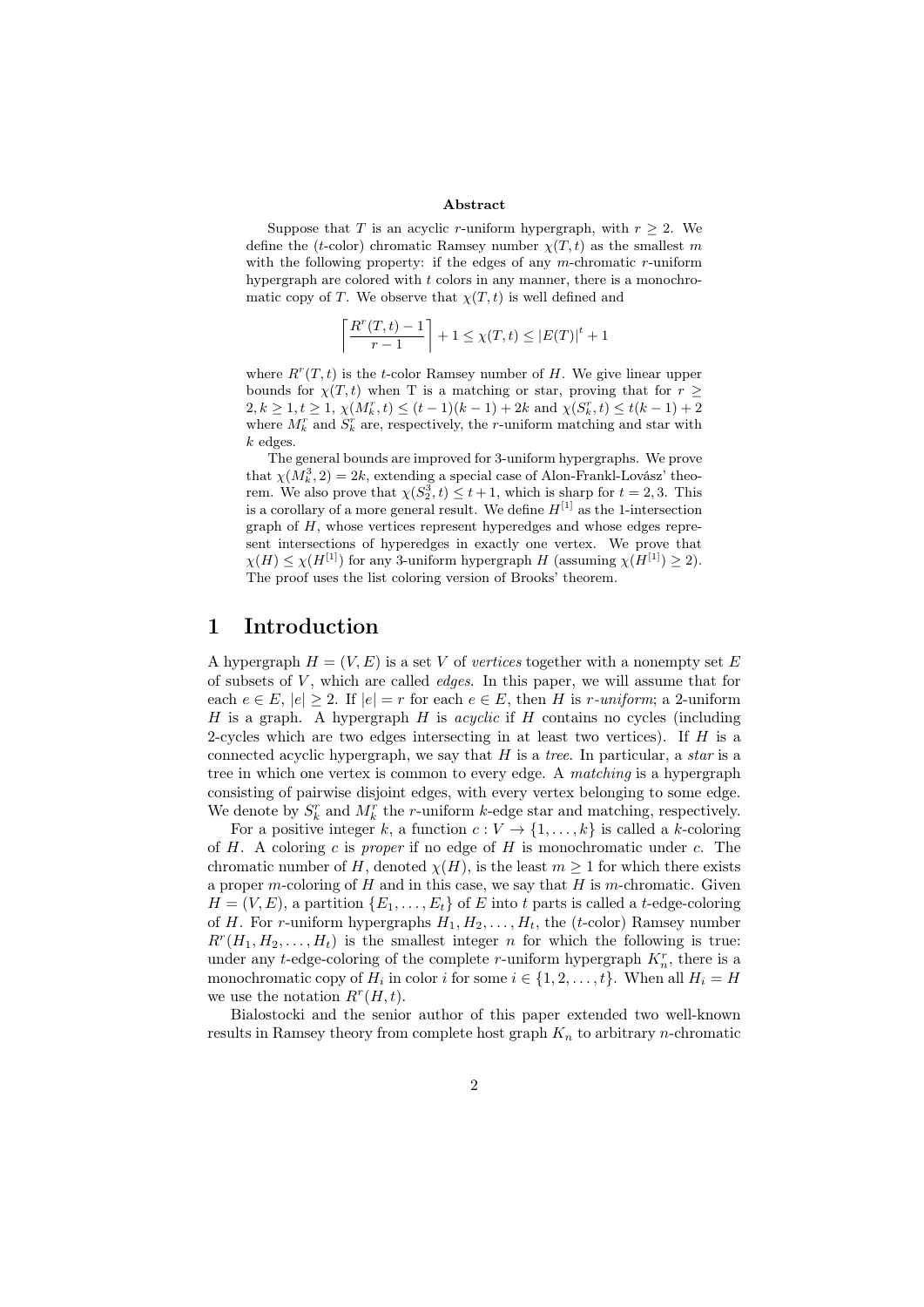graphs [4]. One extends a remark of Erdős and Rado stating that in any 2 coloring of the edges of a complete graph  $K_n$  there is a monochromatic spanning tree. The other is the extension of the result of Cockayne and Lorimer [5] about the *t*-color Ramsey number of matchings. In [8], an acyclic graph *H* is defined as *t*-good if every *t*-edge coloring of any  $R^2(H,t)$ -chromatic graph contains a monochromatic copy of *H*. Matchings are *t*-good for every *t* [4] and in [8] it was proved that stars are *t*-good, as well as the path *P*<sup>4</sup> (except possibly for  $t = 3$ ). Additionally,  $P_5, P_6, P_7$  are 2-good. In fact, as remarked in [4], there is no known example of an acyclic *H* that is not *t*-good.

In this paper, we explore a similar extension of Ramsey theory for hypergraphs, motivating the following definition.

**Definition 1.** *Suppose that T is an acyclic r-uniform hypergraph. Let*  $\chi(T, t)$ *be the smallest m with the following property: under any t-edge-coloring of any m-chromatic r-uniform hypergraph, there is a monochromatic copy of T.*

We call  $\chi(T, t)$  the *chromatic Ramsey number of T*. It follows from the existence of hypergraphs of large girth and chromatic number that the chromatic Ramsey number can be defined only for acyclic hypergraphs.

## 2 New results

First we note that  $\chi(T, t)$  is well-defined for any *r*-uniform tree T and any  $t \geq 1$ , as an upper bound comes easily from the following result.

**Lemma A.** ([10],[12]) If *H* is *r*-uniform with  $\chi(H) \geq k+1$ , then *H* contains a copy of any *r*-uniform tree on *k* edges.

**Theorem 2.** For any r-uniform tree  $T$ ,  $\chi(T,t) \leq |E(T)|^t + 1$ .

*Proof.* Fix  $t \geq 1$ . Let *T* be an *r*-uniform tree with *k* edges and let  $H = (V, E)$ be a hypergraph with  $\chi(H) \geq k^t + 1$ . Let  $E = E_1 \dot{\cup} \cdots \dot{\cup} E_t$  be a *t*-coloring of its edges.

Then  $\chi((V, E_1)) \cdots \chi((V, E_t)) \geq k^t + 1$  and without loss of generality,  $\chi((V, E_1)) \geq$  $k + 1$ . Then by Lemma A,  $(V, E_1)$  contains a copy of *T*.

Since any *r*-uniform acyclic hypergraph *T* may be found in some *r*-uniform tree *T'* and  $\chi(T, t) \leq \chi(T', t)$ ,  $\chi(T, t)$  is in fact well-defined for any *r*-uniform acyclic hypergraph and for any  $t \geq 1$ . Observe the following natural lower bound of  $\chi(T, t)$ . Let  $L(T, t, r) := \left\lceil \frac{R^r(T, t) - 1}{r - 1} \right\rceil$ *r−*1  $+1$ .

**Proposition 3.**  $L(T, t, r) \leq \chi(T, t)$ 

*Proof.* Let  $N := R^r(T, t) - 1$ . By the definition of the Ramsey number, there is a *t*-coloring of the edges of  $K_N^r$  without a monochromatic *T*. Since  $\chi(K_N^r)$  =  $\lceil \frac{N}{r-1} \rceil$ , the proposition follows.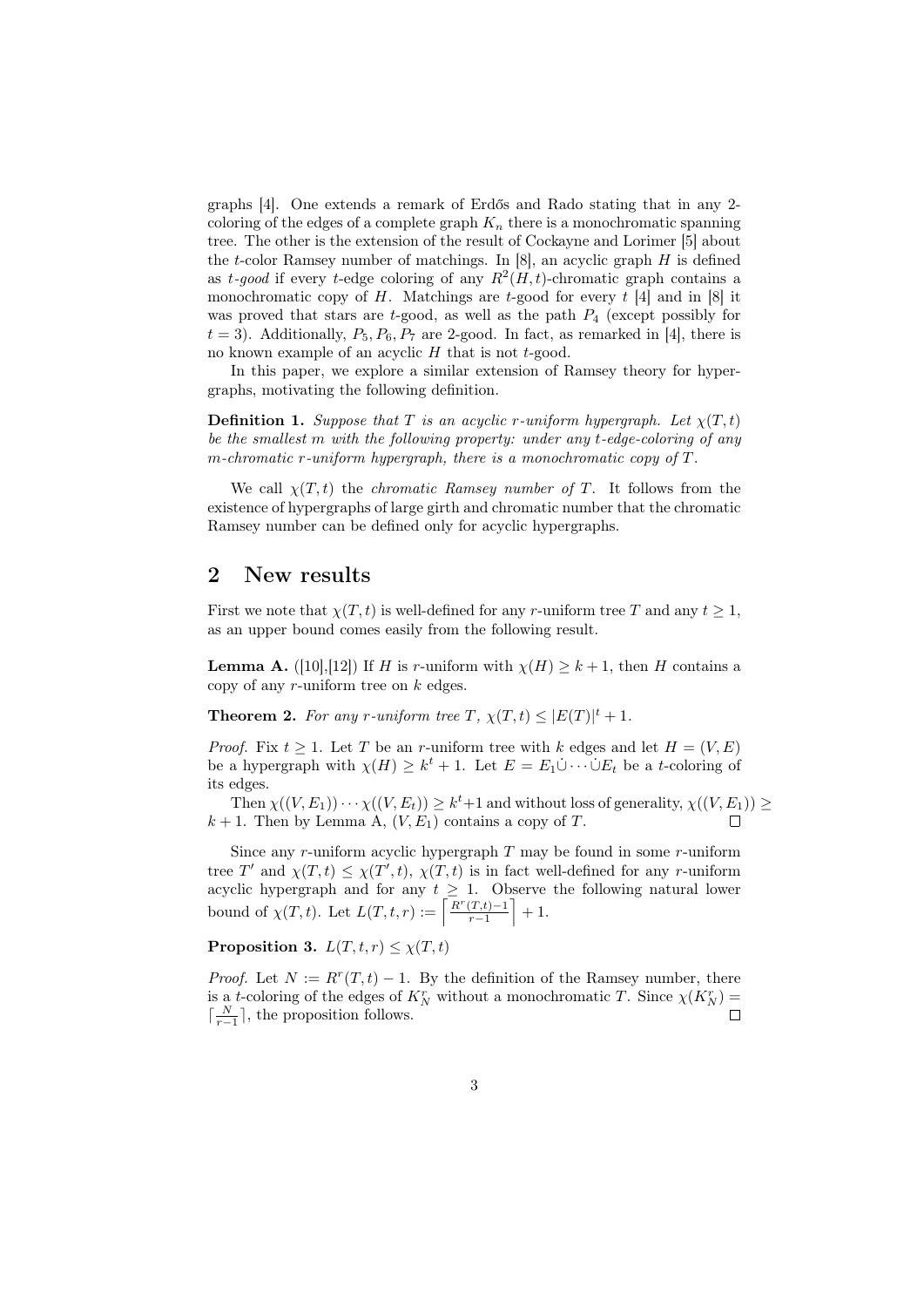The notion of *t*-good graphs can be naturally extended to hypergraphs using Proposition 3. An acyclic *r*-uniform hypergraph *T* is called *t-good* if every *t*-edge coloring of any  $L(T, t, r)$ -chromatic *r*-uniform hypergraph contains a monochromatic copy of *T*. In other words, *T* is *t*-good if  $L(T, t, r) = \chi(T, t)$ . Note that for  $r = 2$ , this gives the definition of good graphs. Although it is unlikely that all acyclic hypergraphs are *t*-good, we have no counterexamples.

For special families of *r*-uniform acyclic hypergraphs, we found linear upper bounds for  $\chi(T, t)$ , improving upon the general exponential upper bound above. Surprisingly, most of the bounds attained do not depend on *r*.

#### 2.1 Matchings

Indispensable in this section is the following well-known result of Alon, Frankl, and Lovász (originally conjectured by Erdős).

**Theorem B.** ([1]) For *r* ≥ 2*, k* ≥ 1*, t* ≥ 1*,* 

$$
R^r(M_k^r, t) = (t - 1)(k - 1) + kr.
$$

Note that special cases of Theorem B include  $r = 2$  [5],  $k = 2$  [13],  $t = 2$  [2], [9].

We obtain the following linear upper bound for matchings using Theorem B.

**Theorem 4.** *For*  $r \geq 2, k \geq 1, t \geq 1, \chi(M_k^r, t) \leq (t-1)(k-1) + 2k$ *. Equality holds for*  $r = 2$ *.* 

*Proof.* Let  $H = (V, E)$  be an *r*-uniform hypergraph with  $\chi(H) = p$  where  $p := R^r(M_k^2, t)$ . By Theorem B,  $p = (t - 1)(k - 1) + 2k$ . Consider any *t*-edge coloring  ${E_1, \ldots, E_t}$  of *H* and any proper coloring *c* of *H* obtained by the greedy algorithm (under any ordering of its vertices). Clearly *c* uses at least *p* colors and for any  $1 \leq i < j \leq p$  there is an edge  $e_{ij}$  in *H* whose vertices are colored with color *i* apart from a single vertex which is colored with *j*. Let  $\{F_1, \ldots, F_t\}$  be a *t*-edge-coloring of  $K_p^2$  defined so that  $F_s := \{\{i, j\}, 1 \le i < j \le p, e_{ij} \in E_s\}$  for each  $s, 1 \leq s \leq t$ . From the definition of  $p$ , Theorem B (in fact the Cockayne-Lorimer Theorem suffices) implies that there is a monochromatic  $M_k^2$  in  $K_p$ . Observe that

$$
\{e_{ij}:\{i,j\}\in M_k^2\}
$$

is a set of *k* pairwise disjoint edges in *H* in the same partition class of  $\{E_1, \ldots, E_t\}$ . This completes the proof that  $\chi(M_k^r, t) \leq (t-1)(k-1) + 2k$ . The lower bound  $R^2(M_k^2, t) \le \chi(M_k^2, t)$  implies equality in the  $r = 2$  case.  $\Box$ 

Next we tighten this bound, provided  $r \geq 3$  and  $t = 2$ .

**Theorem 5.** *For*  $r \geq 3$  *and*  $k \geq 1$ ,  $\chi(M_k^r, 2) \leq 2k$ *.* 

*Proof.* We fix  $r > 3$  and proceed by induction on k. Suppose  $k = 1$  and let *H* be some *r*-uniform hypergraph with  $\chi(H) \geq 2$ . Then any 2-edge-coloring of *H* contains a single monochromatic edge since *H* has at least one edge. Now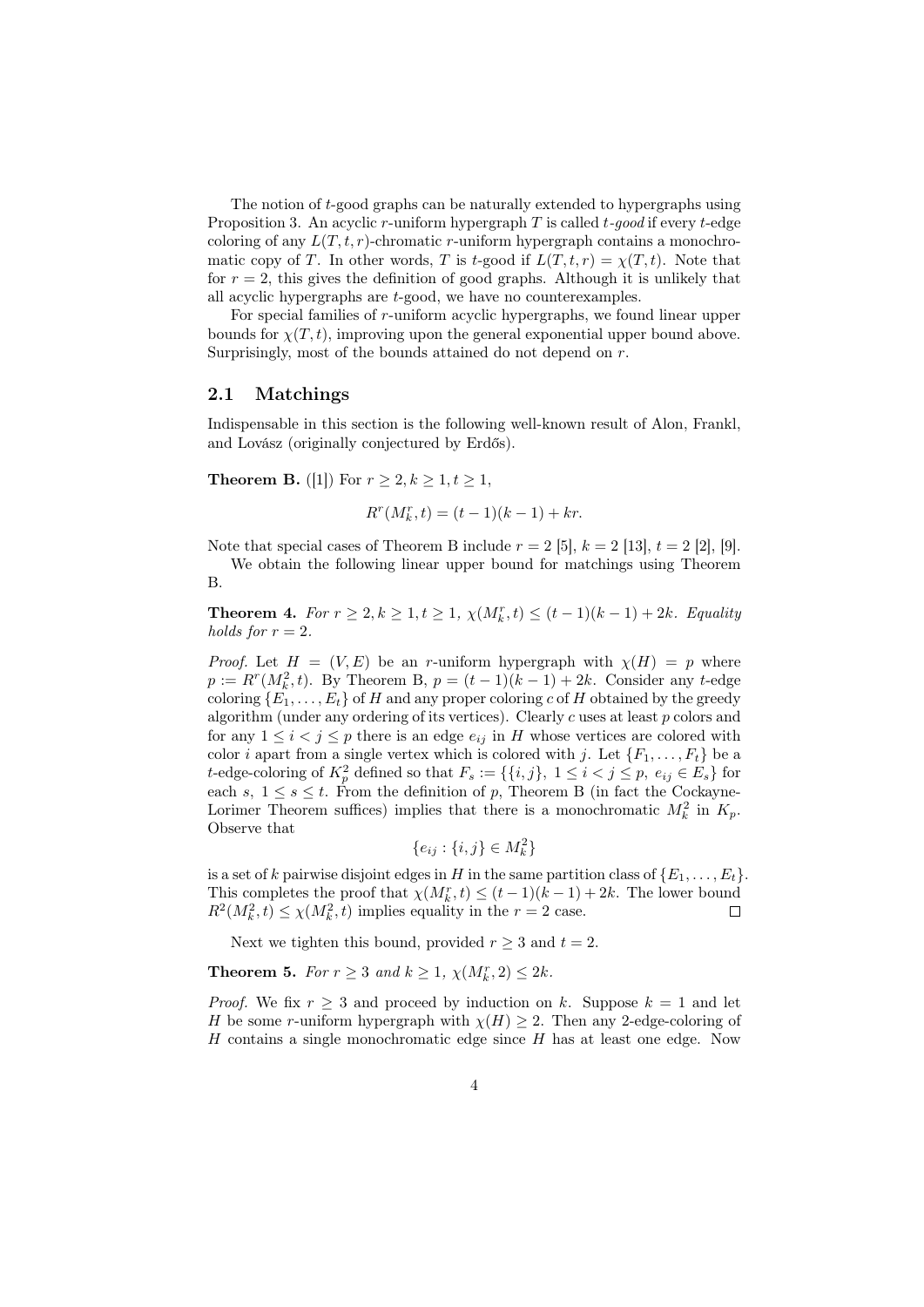suppose the theorem is true for  $k-1 \geq 1$  and let  $H = (V, E)$  be *r*-uniform with  $\chi(H) \geq 2k$ . Without loss of generality, *H* is connected. Fix some 2-edgecoloring  ${E_1, E_2}$  of *H*, calling the edges of  $E_1$  "red" and the edges of  $E_2$  "blue". If  $E_1$  or  $E_2$  is empty, then Theorem 4 with  $t = 1$  implies the desired bound.

So we may assume otherwise, and there exist edges  $e, f \in E$  with  $e$  red and *f* blue. Let  $s := |e \cap f|$  and  $A := e \cup f$ . If  $H[A]$  is 2-colorable, then  $\chi(H - A)$  >  $\chi(H) - 2 = 2(k - 1)$  so by induction we find a monochromatic  $M_{k-1}^r$  matching in *H* − *A*. Without loss of generality,  $M_{k-1}^r$  is red and  $M_{k-1}^r + e$  is a red  $M_k^r$  in *H*.

If  $s > 1$ , then  $|A| = 2r - s \leq 2r - 2$  thus  $H[A]$  is certainly 2-colorable and the induction works. If  $s = 1$  and  $H[A]$  is not 2-colorable then  $H[A]$ is  $K_{2r-1}^r$ . Writing  $e = \{w, u_1, \ldots, u_{r-1}\}$  and  $f = \{w, v_1, \ldots, v_{r-1}\}$ , the edge *g* = {*w*} ∪ {*u*<sub>1</sub>*, u*<sub>3</sub>*,...*} ∪ {*v*<sub>2</sub>*, v*<sub>4</sub>*,...*} ∈ *E*(*H*). Without loss of generality, *g* is red and  $|g \cap f| = 1 + |(r-1)/2| \ge 2$  since  $r \ge 3$ . So the previous case applies to the red edge *g* and blue edge *f*. Finally, if  $s = 0$  and  $H[A]$  is not 2-colorable there must be  $g \in H[A]$  that intersects both *e* and *f*. Then either *e, g* or *f, g* is a pair of edges of different color that intersect, and a previous case can be applied again.  $\Box$ 

## **Corollary 6.**  $\chi(M_k^3, 2) = 2k$ *.*

*Proof.* The upper bound is given by Theorem 5. The lower bound comes from Proposition 3 and Theorem B:

$$
L(M_k^3, 2, 3) = \left\lceil \frac{k - 1 + 3k - 1}{2} \right\rceil + 1 = 2k \le \chi(M_k^3, 2).
$$

**Corollary 7.** *For*  $r \geq 3$ ,  $\chi(M_2^r, 2) = 4$ *.* 

*Proof.* As in Corollary 6, the upper bound comes from Theorem 5 and the lower bound from

$$
L(M_2^r, 2, r) = \left\lceil \frac{2r - 1}{r - 1} \right\rceil + 1 = 4.
$$

It is worth noting that Corollary 7 does not extend Theorem B to the chromatic Ramsey number setting for  $r \geq 4$ . Indeed, for  $r = 4$ , the lower bound  $\lceil \frac{2r}{r-1} \rceil + 1$  of Proposition 3 is 4 and the bound  $\lceil \frac{1+2r}{r-1} \rceil$  derived from Theorem B is 3.

### 2.2 Stars

**Theorem 8.** *For*  $r \geq 2, k \geq 1, t \geq 1, \chi(S_k^r, t) \leq t(k-1) + 2.$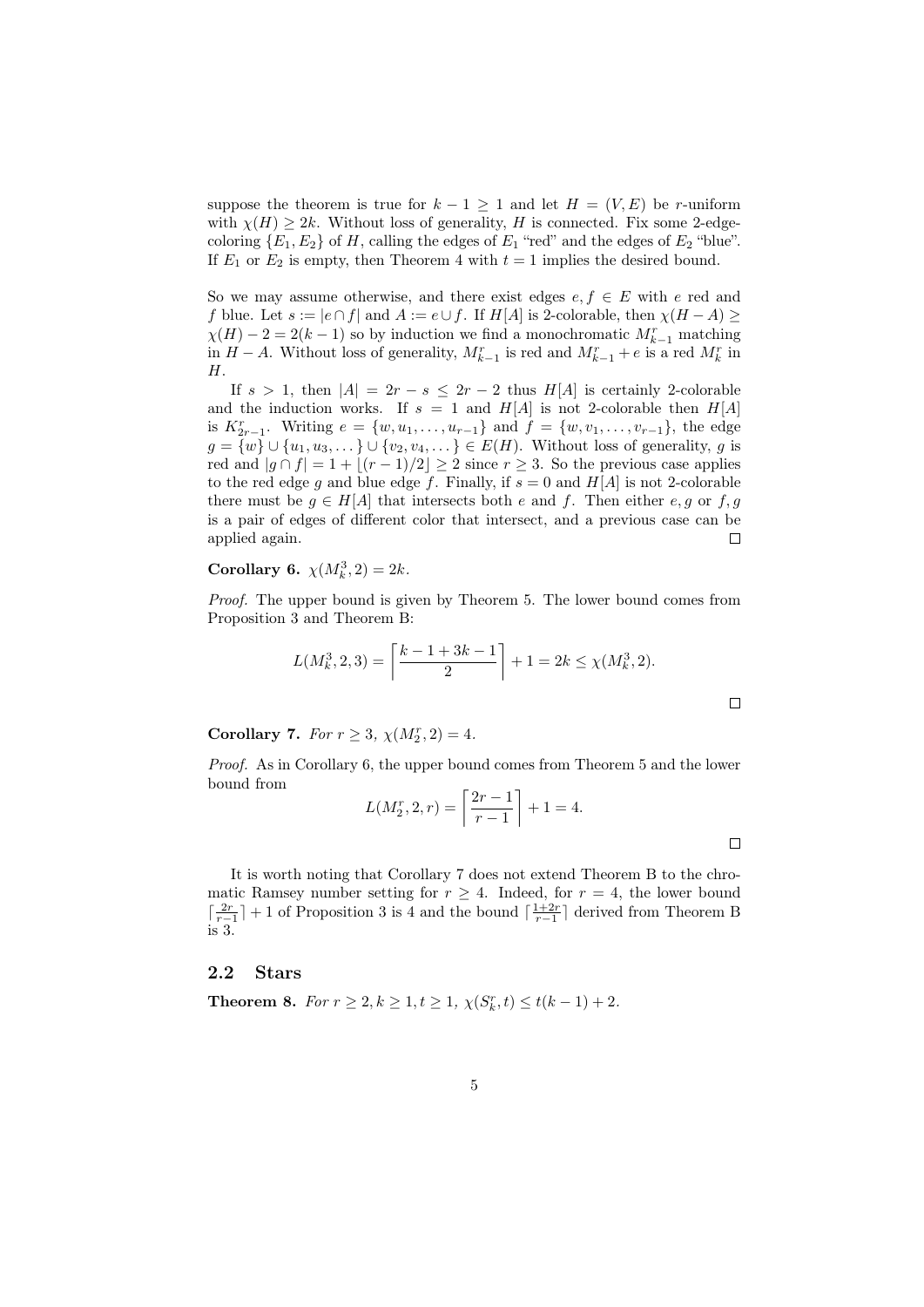*Proof.* Fix  $t, k \geq 1$  and let  $p := t(k-1) + 2$ . Suppose that *H* is *r*-uniform with  $\chi(H) \geq p$  and its edges are *t*-colored. By Lemma A,  $\chi(S_{p-1}^r, 1) \leq p$ , so we can find a copy of  $S_{p-1}^r$  in *H*. By the pigeonhole principle, *k* of the edges of  $S_{p-1}^r$ have the same color, and together they are a monochromatic copy of  $S_k^r$ .

How good is the estimate of Theorem 8? Notice first that for  $t = 1$  it is sharp.

## **Proposition 9.**  $\chi(S_k^r, 1) = k + 1$

*Proof.* Consider the complete hypergraph  $K = K_{k(r-1)}^r$ . Clearly,  $\chi(K) = k$  and  $S_k^r$  is not a subgraph of K, as its vertex set is too large.

If  $t = 2$ , Theorem 8 gives  $\chi(S_k^r, 2) \leq 2k$ . For  $r = 2$  and odd *k*, this is a sharp estimate. For  $k = 1$ , this is trivial; for  $k \geq 3$ , the complete graph  $K_{2k-1}^2$ can be partitioned into 2 ( $k - 1$ )-regular subgraphs. However, for even  $k \geq 2$ ,  $\chi(S_k^2, 2) = 2k - 1.$ 

An interesting problem arises when  $T = S_2^r$  with  $r \geq 3$ , as Theorem 8 gives the relatively low upper bound 4. Can we decrease this bound? Namely:

## Question 10. *Is*  $\chi(S_2^r, 2) = 3$ ?

For  $r = 3$  the positive answer (Corollary 14) comes from a more general result, Theorem 13 below. We first need a definition.

**Definition 11.** Let  $H = (V(H), E(H))$  be a hypergraph. The 1-intersection *graph of H is denoted*  $H^{[1]}$ *, where*  $V(H^{[1]}) = E(H)$  *and* 

 $E(H^{[1]}) = \{(e, f) : e, f \in E(H) \text{ and } |e \cap f| = 1\}.$ 

It is well-known that if  $H^{[1]}$  is trivial, i.e., no two edges of *H* intersect in exactly one vertex, then  $H$  is 2-colorable ([14], Exercise 13.33). Note that the stronger statement  $\chi(H) \leq \chi(H^{[1]})+1$  follows from applying the greedy coloring algorithm in any order of the vertices of *H*.

Question 12. Let  $r \geq 3$ . Is it true that  $\chi(H) \leq \chi(H^{[1]})$  for any *r*-uniform *hypergraph H, provided H*[1] *is nontrivial?*

Our main result is the positive answer to Question 12 for the 3-uniform case.

**Theorem 13.** *If H is a* 3*-uniform hypergraph with*  $\chi(H^{[1]}) \geq 2$  *then*  $\chi(H) \leq$  $\chi(H^{[1]})$ .

**Corollary 14.** *For*  $t \geq 1$ ,  $\chi(S_2^3, t) \leq t + 1$ *.* 

The case  $t = 2$  of Corollary 14 was the initial aim of the research in this paper and it was proved first by Zoltán Füredi [7]. Our proof of Theorem 13 uses his observation (Lemma 15 below) and the list-coloring version of Brooks' theorem. Corollary 14 is obviously sharp for  $t = 2$ ; it follows from Proposition 3 that it is also sharp for  $t = 3$ , because  $R^3(S_2^3, 3) = 6$  ([3]). It would be interesting to see whether Corollary 14 is true for any  $S_2^r$  (in particular for  $r = 4, t = 2$ ) as this is equivalent to the statement that *r*-uniform hypergraphs with bipartite 1-intersection graphs are 2-colorable.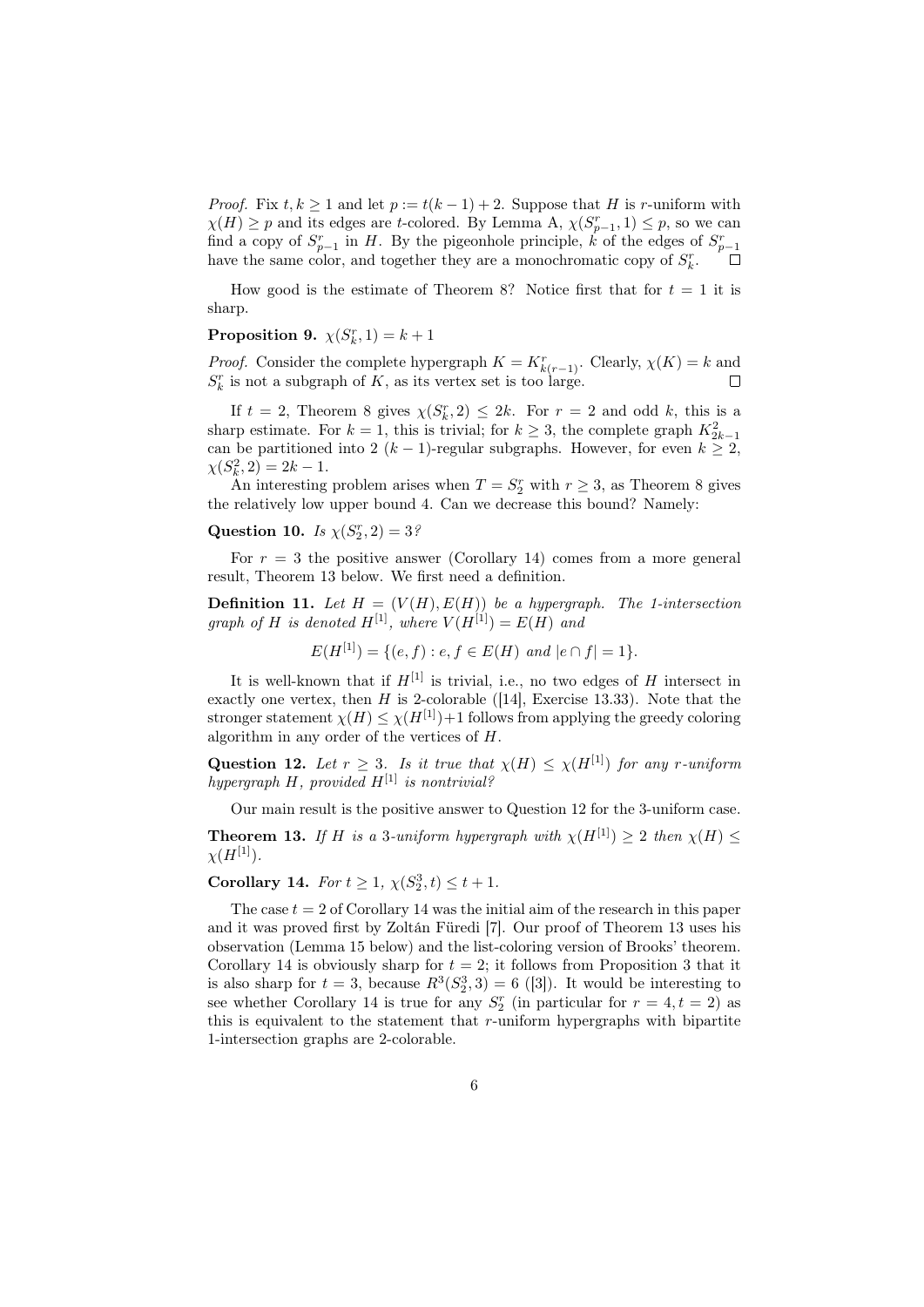## 3 Proof of Theorem 13

In this section, we use the phrase "triple system" for a 3-uniform hypergraph. The word "triple" will take the place of "edge" so that "edge" may be reserved for graphs. Our goal is to construct a proper *t*-coloring of *H* from a proper *t*-coloring of  $H^{[1]}$ . Note that a partition of  $E(H)$  into classes  $E_1, E_2, \ldots, E_t$  such that for any  $i, 1 \leq i \leq t$ , no two edges of  $E_i$  1-intersect is precisely a proper *t*-coloring of  $H^{[1]}$ . Let  $B_k$  denote the triple system with *k* edges intersecting pairwise in the vertices  $\{v, w\}$ , called the *base* of  $B_k$ . A *B*-component (also,  $B_k$ -component) is a triple system which is isomorphic to  $B_k$  for some  $k \geq 1$ . A *K*-component is either three or four distinct triples on four vertices. A triple system is connected if for every partition of its vertices into two nonempty parts, there is a triple intersecting both parts. Every triple system can be uniquely decomposed into pairwise disjoint connected parts, called components. Components with one vertex are called trivial components.

Lemma 15. *Let C be a nontrivial component in a triple system without* 1 *intersections. Then C is either a B-component or a K-component.*

*Proof.* If *C* has at most four vertices then  $1 \leq |E(C)| \leq 4$  (where  $E(C)$  is here considered as a set, not a multiset) and by inspection,  $C$  is either  $B_1, B_2$ , or a *K*-component. Assume *C* has at least five vertices and select the maximum *m* such that  $e_1, e_2, \ldots e_m \in E(C)$  are distinct triples intersecting in a two-element set, say in  $\{x, y\}$ . Clearly,  $m \geq 2$ . Then  $A = \bigcup_{i=1}^{m} e_i$  must cover all vertices of *C*, as otherwise there is an uncovered vertex *z* and a triple *f* containing *z* and intersecting A, since C is a component. However, from  $m \geq 2$  and the intersection condition,  $f \cap A = \{x, y\}$  follows, contradicting the choice of *m*. Thus  $A = V(C)$  and from  $|V(C)| \geq 5$  we have  $m \geq 3$ . It is obvious that any triple of *C* different from the  $e_i$ 's would intersect some  $e_i$  in one vertex, violating the intersection condition. Thus *C* is isomorphic to  $B<sub>m</sub>$ , concluding the proof.  $\Box$ 

A multigraph *G* is called a *skeleton* of a triple system *H* if every triple contains at least one edge of *G*. We may assume that  $V(H) = V(G)$ . A matching in a multigraph is a set of pairwise disjoint edges. A *factorized complete graph* is a complete graph on 2*m* vertices whose edge set is partitioned into 2*m −* 1 matchings. The following lemma allows us to define a special skeleton of triple systems.

**Lemma 16.** *Suppose that H is a triple system with*  $\chi(H^{[1]}) = t \geq 2$  *and let*  $H_1, H_2, \ldots, H_t$  *be a partition of H into triple systems without* 1*-intersections. There exists a skeleton G of H with the following properties.*

- *1.*  $E(G) = \bigcup_{i=1}^{t} M_i$  where each  $M_i$  is a matching and a skeleton of  $H_i$ .
- 2. For  $1 \leq i \leq t$ , edges of  $M_i$  are the bases of all B-components of  $H_i$  and *two disjoint vertex pairs from all K-components of Hi.*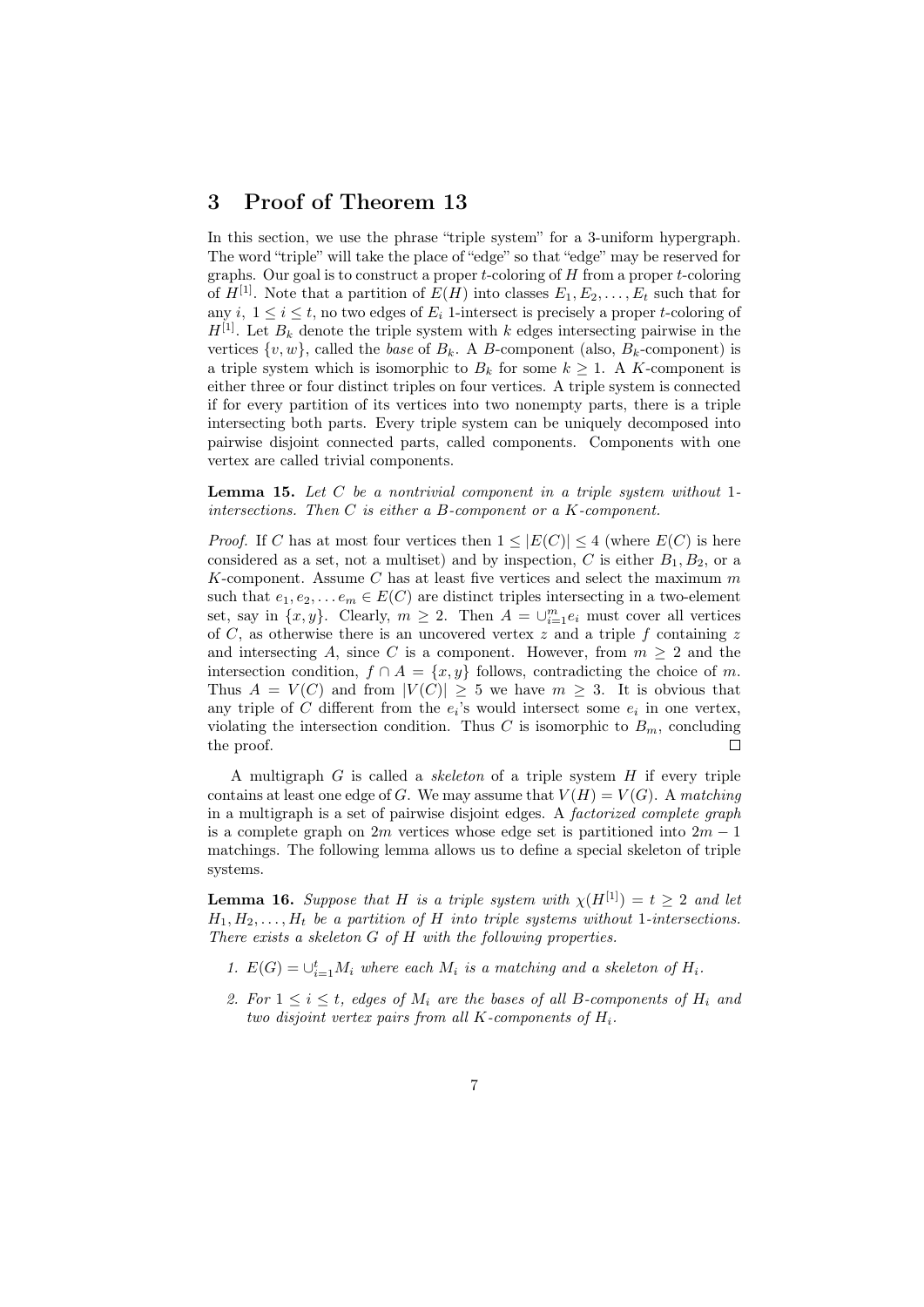*3. If*  $K^* = K_{t+1} ⊂ G$  *then*  $K^*$  *is a connected component of G factorized by the*  $M_i$ 's and there is  $e \in M_1 \cap E(K^*)$  such that  $e$  is from a *B-component*  $of$   $H_1$ .

*Proof.* From Lemma 15 we can define *M<sup>i</sup>* by selecting the base edges from every *B*-component of *H<sup>i</sup>* and selecting two disjoint pairs from every *K*-component of *H<sup>i</sup>* . The resulting multigraph is clearly a skeleton of *H* and satisfies properties 1 and 2. We will select the disjoint pairs from the *K*-components so that property 3 also holds. Notice that  $K^* = K_{t+1} \subset G$  must form a connected component in *G* because it is a *t*-regular subgraph of a graph of maximum degree *t*. Also,  $K_{t+1}$  is factorized by the  $M_i$ 's because the union of *t* matchings can cover at most  $\frac{t(t+1)}{2} = \binom{t+1}{2}$  edges of  $K_{t+1}$ , therefore every edge of  $K_{t+1}$  must be covered exactly once by the  $M_i$ 's. Thus we have to ensure only that there is  $e \in M_1 \cap E(K^*)$  with *e* from a *B*-component of  $H_1$ . For convenience, we say that a  $K^* = K_{t+1}$  is a *bad component* if such *e* does not exist.

Select a skeleton  $S$  as described in the previous paragraph such that  $p$ , the number of bad components, is as small as possible. Suppose that  $(x, y) \in M_1$ is in a bad component *U*. In other words,  $(x, y)$  is in a *K*-component of  $H_1$ , where  $V(K) = \{x, y, u, v\}$  and  $(u, v) \in M_1$ . Now we replace these two pairs by the pairs  $(x, u)$ ,  $(y, v)$  to form a new  $M_1$ . After this switch, *U* is no longer a bad component. In fact, either *U* becomes a new component on the same vertex set (if  $(u, v)$  was in  $U$ ) or  $U$  melds with another component into a new component. In both cases, no new bad components are created and in the new skeleton there are fewer than *p* bad components. This contradiction shows that  $p = 0$  and proves the lemma. П

*Proof of Theorem 13.* Let *H* be a triple system with  $t := \chi(H^{[1]}) \geq 2$  and partition *H* into  $H_1, \ldots, H_t$  so that each  $H_i$  is without 1-intersections. Let *G* be a skeleton of *H* with the properties ensured by Lemma 16.

Let *G′* be a connected component of *G*. By Brooks' Theorem, if *G′* is not the complete graph  $K_{t+1}$  or an odd cycle (if  $t = 2$ ),  $\chi(G') \leq \Delta(G') \leq t$ .

Suppose first that *t* is even. Now  $G' \neq K_{t+1}$  because that would contradict property 3 in Lemma 16:  $K_{t+1}$  cannot be factorized into matchings. Also, for  $t = 2$ ,  $G'$  cannot be an odd cycle since odd cycles are not the union of two matchings. Thus every connected component of *G* is at most *t*-chromatic, therefore  $\chi(G) \leq t$ . Since *G* is a skeleton of *H*, this implies  $\chi(H) \leq t$ , concluding the proof for the case when *t* is even.

Suppose that *t* is odd,  $t \geq 3$ . In this case the previous argument does not work when some connected component  $G' = K_{t+1} \subset G$ . However, from Lemma 16, every  $K_{t+1}$ -component  $C_i$  of  $G$  has an edge  $(x_i, y_i) \in M_1$  that is the base of a *B*-component in *H*<sub>1</sub>. Define the vertex coloring *c* on  $X = \bigcup_{i=1}^{m} V(C_i)$  by  $c(x_i) = c(y_i) = 1$  and by coloring all the other vertices of all  $C_i$ 's with  $2, \ldots, t$ . Let *F* be the subgraph of *G* spanned by  $V(G) \setminus X$  and define

$$
Z := \{ z \in V(F) : \{x_i, y_i, z\} \in E(H_1) \text{ for some } 1 \le i \le m \}.
$$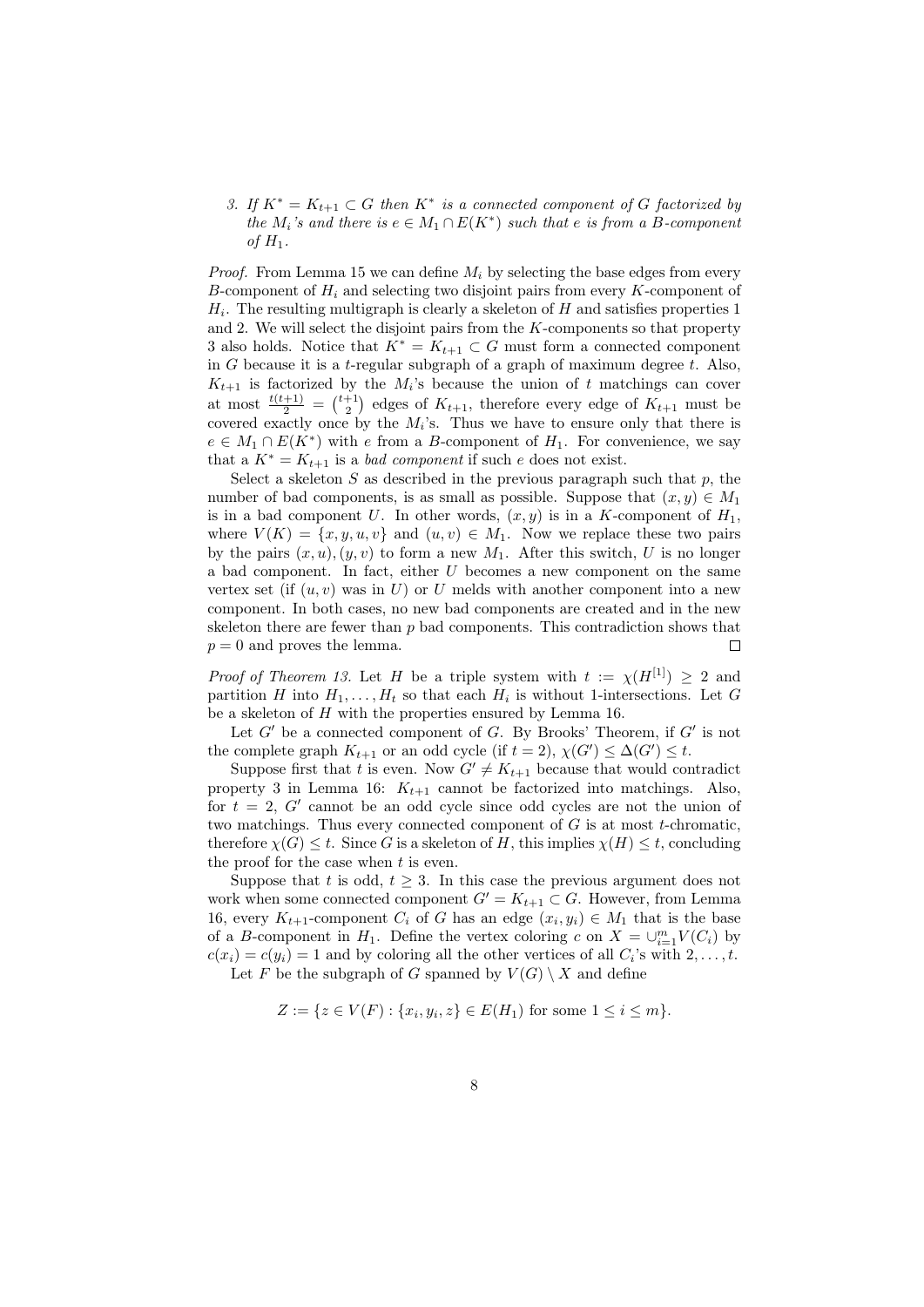Since for every  $z \in Z$  there is a triple  $T = (x_i, y_i, z) \in H_1$  in a *B*-component of  $H_1$  (with base  $(x_i, y_i)$ ),  $(z, u) \in M_1$  is impossible for any  $u \in V(G)$ , since otherwise *T* and the triple of  $H_1$  containing  $(z, u)$  would 1-intersect in *z*. Thus  $d_G(v) \le t - 1$  for  $z \in Z$ . Also,  $d_G(v) \le t$  for all  $v \in V(F) \setminus Z$ .

We claim that with lists  $L(z) := \{2, ..., t\}$  for  $z \in Z$  and  $L(v) := \{1, ..., t\}$ for  $v \in V(F) \setminus Z$ , *F* is *L*-choosable. We use the reduction argument present in many coloring proofs (see, for example, the very recent survey paper [6]).

Suppose *F* is not *L*-choosable and let *F ′* be a minimal induced subgraph of *F* which fails to be *L*-choosable. We may assume that any  $z \in V(F') \cap Z$  has  $d_{F'}(z) = t - 1$  (otherwise we may *L*-choose  $F' - z$ , add *z* back and properly color it). Likewise we may assume  $d_{F'}(v) = t$  for all  $v \in V(F') \setminus Z$ . By the degreechoosability version of Brooks' theorem (see [11], Lemma 1 or [6], Theorem 11), *F ′* is a Gallai tree: a graph whose blocks are complete graphs or odd cycles.

Let *A* be a block of *F'*. Then  $A \neq K_{t+1}$  because all  $K_{t+1}$ -components of *G* are in *X*. Since all vertex degrees in  $F'$  are  $t$  or  $t-1$ ,  $A$  is either an odd cycle (if  $t = 3$ ) or *A* is a  $K_t$ . *A* must contain an edge  $e \in M_1$ . Otherwise  $M_2, \ldots, M_t$ would cover the edges of A, a contradiction in either case. If A is an endblock then by the degree requirements, either

$$
V(A) \cap (V(F) \setminus Z) = \{w\}
$$

where *w* is the unique cut point of *A* or  $V(A) \subset Z$ . In both cases an endpoint of *e* must be in *Z*. Then there exists some triple  $\{x_i, y_i, z\} \in H_1$  which 1intersects with the triple of  $H_1$  containing  $e$ , a contradiction, proving that  $F$  is *L*-choosable.

Let  $c': V(F) \to \{1, \ldots, t\}$  be an *L*-coloring of *F*. We extend *c* from *X* to *V*(*H*) by setting  $c(v) := c'(v)$  for all  $v \in V(F)$ . Observe that *c* properly colors all edges of *G* except for the edges of the form  $(x_i, y_i)$  which are monochromatic in color 1. Since *G* is a skeleton, every triple of *H* is properly colored except possibly the triples in the from  $(x_i, y_i, x)$ .

We claim that  $c(x) \neq 1$ . Suppose to the contrary that  $c(x) = 1$ . If  $x \in X$ then  $x \in \{x_i, y_i\}$  for some  $j \neq i$ , but this is impossible because the bases  $(x_i, y_i), (x_j, y_j)$  are from different *B*-components of  $H_1$ . If  $x \notin X$  then  $x \in Z$ from the definition of *Z*. However,  $1 \notin L(x)$  for  $x \in Z$  and this proves the claim.

Therefore *c* is a proper *t*-coloring of *H* and this completes the proof.  $\Box$